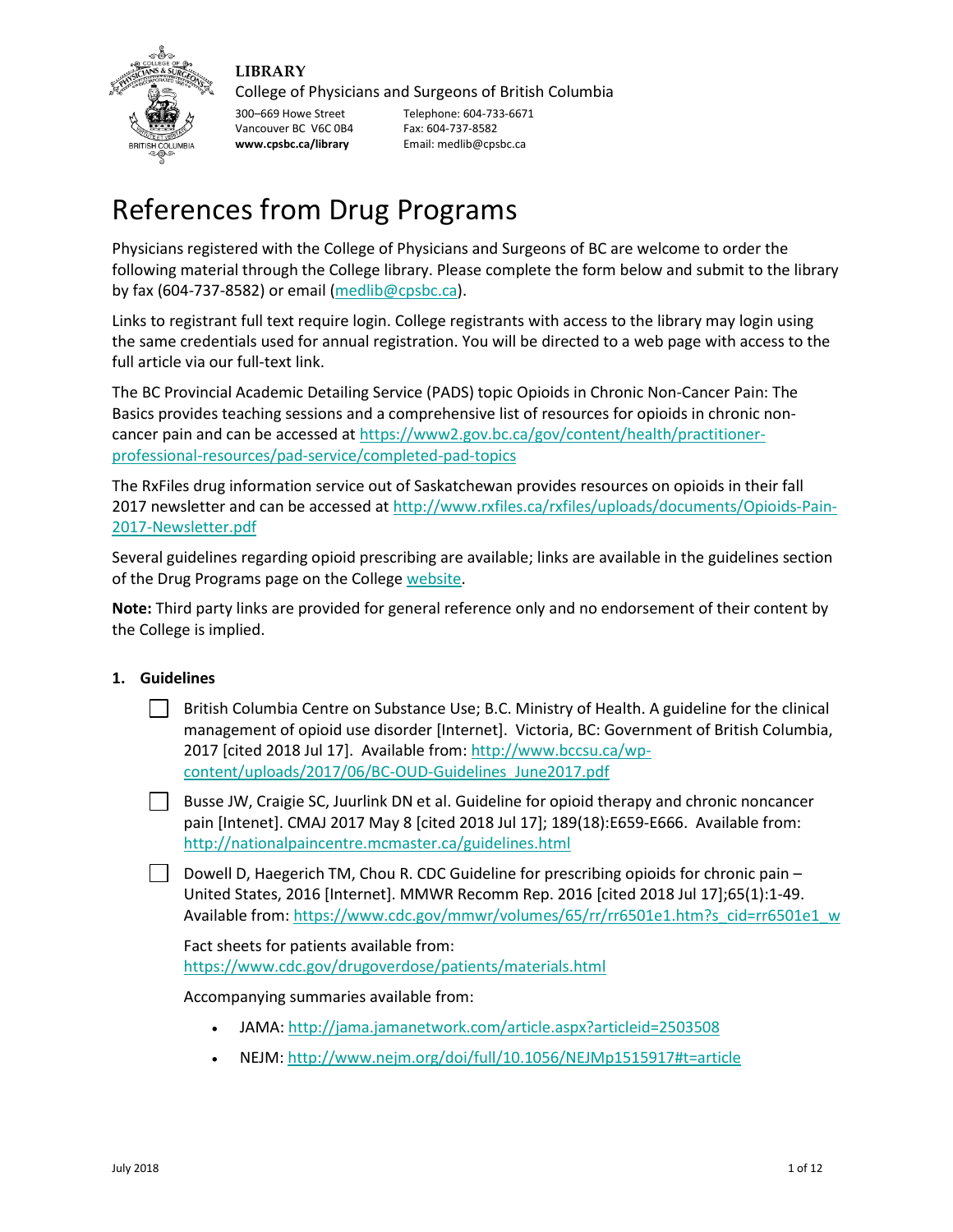| Franklin GM. Opioids for chronic noncancer pain: A position paper of the American Academy |
|-------------------------------------------------------------------------------------------|
| of Neurology. Neurology. 2014;83:1277-1284.                                               |

Manchikanti L, Kaye AM, Knezevic NN, et al. Responsible, safe, and effective prescription of opioids for chronic non-cancer pain: American Society of Interventional Pain Physicians (ASIPP) guidelines. Pain Physician. 2017 Feb;20(2S):S3-S92.

 $\Box$  U.S. Department of Veterans Affairs. VA/DoD clinical practice guidelines: management of opioid therapy (OT) for chronic pain (2017) [Internet]. Washington, DC: U.S Department of Veterans Affairs, 2017 [cited 2018 Jul 17]. Available from: <https://www.healthquality.va.gov/guidelines/pain/cot/>

### **2. Assessment and Treatment of Chronic Pain**

| Ablin JN, Buskila D. "Real-life" treatment of chronic pain: targets and goals. Best Pract Res Clin |
|----------------------------------------------------------------------------------------------------|
| Rheumatol. 2015 Feb; 29(1):111-9.                                                                  |

- Ballantyne JC, Sullivan MD. Discovery of endogenous opioid systems: what it has meant for the clinician's understanding of pain and its treatment. Pain. 2017. 158:2290-2300.
- Beal BR, Wallace MS. An overview of pharmacologic management of chronic pain. Med Clin North Am. 2016 Jan;100(1):65-79.
- Garndhe R, Souzdalnitski D, Gritsenko K. New chronic pain treatments in the outpatient setting: review article. Curr Pain Headache Rep (2016)20:33.
- Holliday S, Hayes C, Dunlop A. Opioid use in chronic non-cancer pain--part 2: prescribing issues and alternatives. Aust Fam Physician. 2013 Mar;42(3):104-11.
- Holliday S, Hayes C, Dunlop A. Opioid use in chronic non-cancer pain--part 1: known knowns and known unknowns. Aust Fam Physician. 2013 Mar;42(3):98-102.
- Lamer TJ, Deer TR, Hayek SM. Advanced innovations for pain. Mayo Clin Proc. 2016 Feb;91(2):246-58.
- $\vert \ \vert$  Spiegel DR, Shaukat AM. Conceptualizing a subtype of patients with chronic pain: The necessity of obtaining a history of sexual abuse. Int Jnls Pych Med. 2016. 51 (1):84-103.

#### **3. Management of Chronic Pain in the Acute Care Setting**

- del Portal DA, Healy ME, Satz WA, McNamara RM. Impact of an opioid prescribing guideline in the acute care setting. J Emerg Med. 2016 Jan;50(1):21-7.
- $\Box$  Hanley O, et al. The relationship between chronic illness, chronic pain, and socioeconomic factors in the ED. American Journal of Emergency Medicine. 2011;29:286-292.
- Hansen GR. Management of chronic pain in the acute care setting. Emerg Med Clin North Am. 2005;May;23(2):307-38.
- Huxtable C, et al. Acute pain management in opioid-tolerant patients: a growing challenge. Anaesth Intensive Care. 2011;39:804-823.
- $\Box$  McLeod D, Nelson K. The role of the emergency department in the acute management of chronic or recurrent pain. Australasian Emergency Nursing Journal. 2013;16:30-36.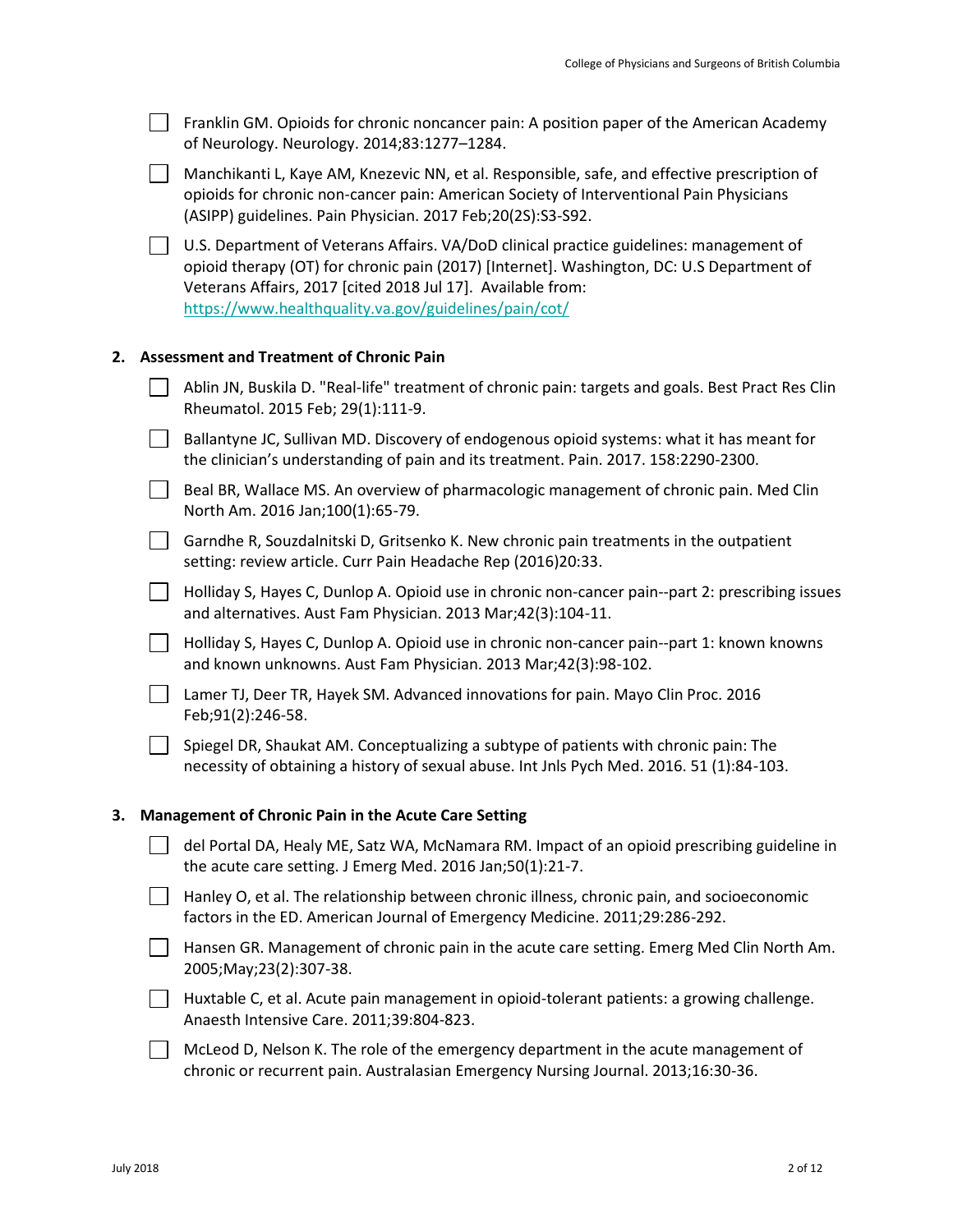| Shah S, Kapoor S, Durkin B. Analgesic management of acute pain in the opioid-tolerant |
|---------------------------------------------------------------------------------------|
| patient. Curr Opin Anaesthesiol. 2015 Aug;28(4):398-402.                              |

Woodhouse J, et al. The efficacy of a brief behavioral health intervention for managing high utilization of ED services by chronic pain patients. Journal of Emergency Nursing. 2010;26:399- 403.

## **4. Acute Pain in Acute Care Settings**

| Brummett CM, Waljee JF, Goesling J et al. New persistent opioid use after minor and major<br>surgical procedures in US adults. JAMA Surg. 2017 Jun 21;152(6):e170504.         |
|-------------------------------------------------------------------------------------------------------------------------------------------------------------------------------|
| Hill M, Stucke RS et al. An educational intervention decreases opioid prescribing after general<br>surgical operations. Ann Surg. 2018 Mar; 267(3): 468-72.                   |
| Kelly MA. Current postoperative pain management protocols contribute to the opioid<br>epidemic in the United States. Am J Orthop (Belle Mead NJ). 2015 Oct;44(10 Suppl):S5-8. |
| Lovich-Sapola J, Smith CE, Brandt CP. Postoperative pain control. Surg Clin North Am. 2015<br>Apr;95(2):301-18.                                                               |
| Mogistics DE Hurtoble CA Flint CL Debbin MD, Cests and consequences a roview of                                                                                               |

Macintyre PE, Huxtable CA, Flint SL, Dobbin MD. Costs and consequences: a review of discharge opioid prescribing for ongoing management of acute pain. Anaesth Intensive Care. 2014 Sep;42(5):558-74.

McKeown JL. Pain management issues for the geriatric surgical patient. Anesthesiol Clin. 2015 Sep;33(3):563-76.

 $\Box$  Savarese JJ, Tabler Jr NG. Multimodal analgesia as an alternative to the risks of opioid monotherapy in surgical pain management. Jnl Hlth Risk Mgmt. 2017; 37 (1):24-30.

Strayer RJ, Motov SM, Nelson LS. Something for pain: Responsible opioid use in emergency medicine. American Journal of Emergency Medicine 35 (2017) 337–341.

# **5. Opioid Prescribing**

- $\vert \ \vert$  Brooks A, Bominek C, Pham TC, Fudin J. Exploring the use of chronic opioid therapy for chronic pain: when, how, and for whom? Med Clin North Am. 2016 Jan;100(1):81-102.
- $\Box$  Chou R, Turner J, Devine E, et al. The Effectiveness and risks of long-term opioid therapy for chronic pain: a systematic review for a National Institutes of Health Pathways to Prevention Workshop. Ann Intern Med. 2015 Feb 17;162(4):276-286.
- Denenberg R, Curtiss CP. Appropriate use of opioids in managing chronic pain. AJN: The American Journal of Nursing.2016 July;116(7):26-38.
- Katz MH. Opioid prescribing for chronic pain: not for the faint of heart). JAMA Intern Med. 2016 May 1;176(5):599-601.
- **Lembke A, Humphreys K, Newmark J. Weighing the risks and benefits of chronic opioid** therapy. AAFP. 2016 Jun 15;93(12):983-990.
- Mason MJ, et al. Depression moderates the relationship between pain and the nonmedical use of opioid medication among adult outpatients. J Addict Med. 2016 Nov/Dec;10(6):408- 413.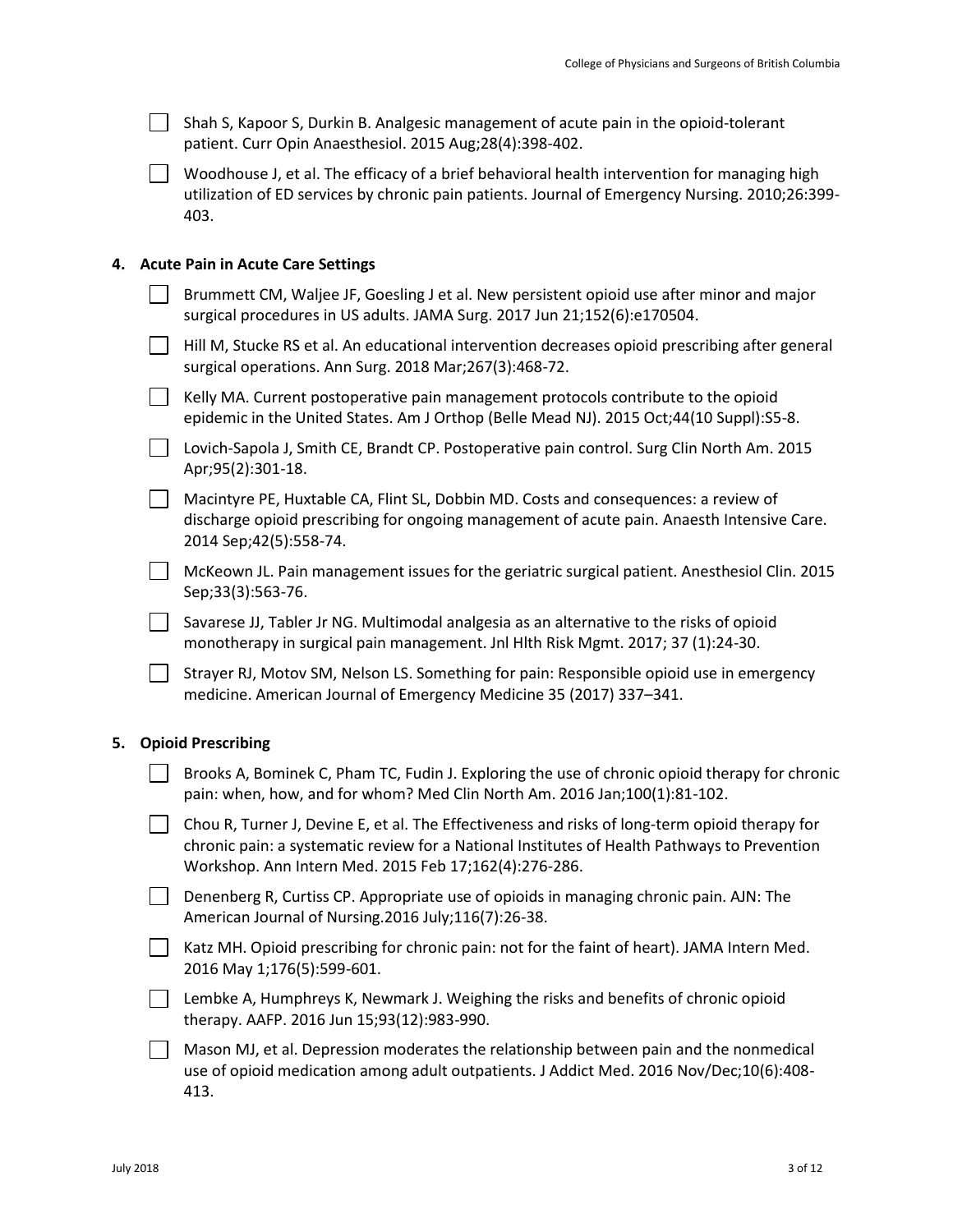|    | Murphy L, Babaei-Rad R, et al. Guidance on opioid tapering in the context of chronic pain:<br>evidence, practical advice and frequently asked questions. Can Pharm J (Ott). 2018 Mar-<br>Apr;151(2):114-20.                             |
|----|-----------------------------------------------------------------------------------------------------------------------------------------------------------------------------------------------------------------------------------------|
|    | Thielke SM, Shortreed SM, et al. A prospective study of predictors of long-term opioid Use<br>among patients with chronic noncancer pain. Clin J Pain. 2017. 33:198-204.                                                                |
|    | Tobin DG, Andrews R, Becker WC. Prescribing opioids in primary care: Safely starting,<br>monitoring, and stopping. Cleve Clin J Med. 2016 March;83(3):207-15.                                                                           |
|    | Volkow ND, McLellan AT. Opioid abuse in chronic pain - misconceptions and mitigation<br>strategies. N Engl J Med. 2016 Mar 31;374(13):1253-63.                                                                                          |
|    | Yoon JH, Lane SD Weaver MF. Opioid analgesics and nicotine: more than blowing smoke. J<br>Pain Palliat Care Pharmacother. 2015 Sep;29(3):281-9.                                                                                         |
| 6. | <b>Inherited/Legacy Pain Patients</b>                                                                                                                                                                                                   |
|    | Gourlay DL, Heit HA. Universal Precautions Revisited: Managing the Inherited Pain Patient.<br>Pain Medicine. 2009;10(2):S115-S123.                                                                                                      |
|    | Grinzi P. The inherited chronic pain patient. Australian Family Physician. 2016 Dec;45(12):868-<br>872.                                                                                                                                 |
| 7. | <b>Prescription Opioid Epidemic and Overdose Mortality</b>                                                                                                                                                                              |
|    | Alam A, Juurlink DN. The prescription opioid epidemic: an overview for anesthesiologists. Can<br>J Anaesth. 2016 Jan;63(1):61-8.                                                                                                        |
|    | Bohnert AS, Logan JE, Ganoczy D, Dowell D. A detailed exploration into the association of<br>prescribed opioid dosage and overdose deaths among patients with chronic pain. Med Care.<br>2016 May; 54(5): 435-41.                       |
|    | Cheatle MD. Facing the challenge of pain management and opioid misuse, abuse and opioid-<br>related fatalities. Exp Rev Clin Pharm. 2016. 9(6):751-754.                                                                                 |
|    | Gladstone EJ, Smolina K, Morgan SG. Trends and sex differences in prescription opioid deaths<br>in British Columbia, Canada. Inj Prev. 2016 Aug;22(4):288-90.                                                                           |
|    | Gladstone EJ, Smolina K, Weymann D, Rutherford K, Morgan SG. Geographic variations in<br>prescription opioid dispensations and deaths among women and men in British Columbia,<br>Canada. Med Care. 2015 Nov;53(11):954-9.              |
|    | Gomes T, et al. The burden of premature opioid-related mortality. Addiction. 2014<br>Sept;109(9):1482-8.                                                                                                                                |
|    | Gomes T, Juurlink D, et al. Gabapentin, opioids, and the risk of opioid-related death: A<br>population-based nested case-control study. PLoS Med. 2017 Oct;14(10):e1002396.                                                             |
|    | Kolodny A, Courtwright DT, Hwang CS, Kreiner P, Eadie JL, Clark TW, Alexander GC. The<br>prescription opioid and heroin crisis: a public health approach to an epidemic of addiction.<br>Annu Rev Public Health. 2015 Mar 18;36:559-74. |

Olfson M, Wall M, et al. Service use preceding opioid-related fatality. Am J Psychiatry. 2018 Jun 1;175(6):538-544.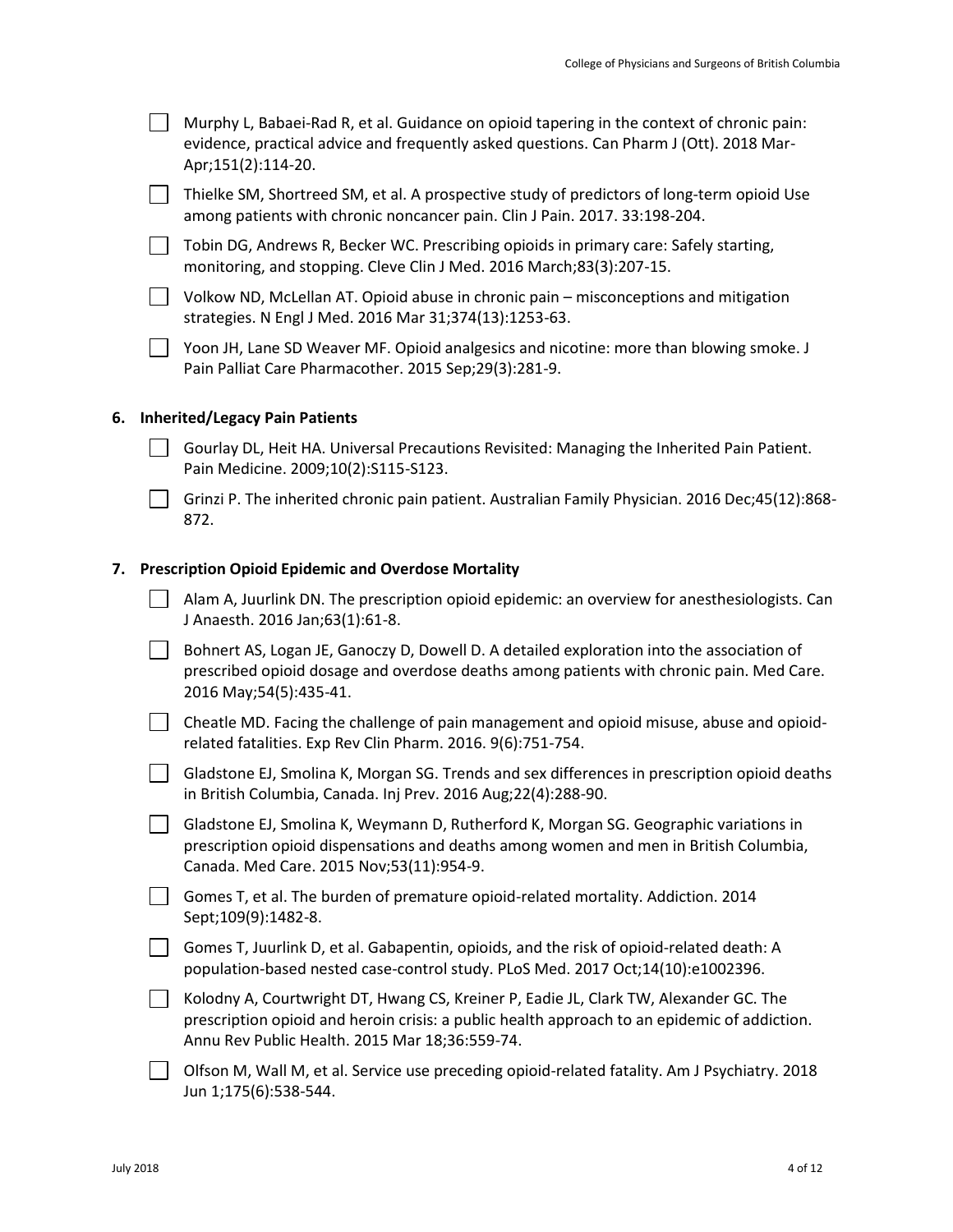|    | Porucznik CA, Johnson EM, Rolfs RT, Sauer BC. Specialty of prescribers associated with<br>prescription opioid fatalities in Utah, 2002-2010. Pain Med. 2014 Jan;15(1):73-8.                                                           |
|----|---------------------------------------------------------------------------------------------------------------------------------------------------------------------------------------------------------------------------------------|
|    | Ray W, Chung C, Murray K, Hall K, Stein M. Prescription of long-acting opioids and mortality in<br>patients with chronic noncancer pain. JAMA. 2016 Jun 14;315(22):2415-2423.                                                         |
|    | Rudd RA, Seth P, David F, Scholl L. Increases in drug and opioid-involved overdose deaths -<br>United States, 2010-2015. MMWR Morb Mortal Wkly Rep. 2016 Dec 30;65(5051):1445-1452.                                                   |
|    | Smolina K, Gladstone E, Morgan S. Determinants of trends in prescription opioid use in British<br>Columbia, Canada, 2005-2013. Pharmacoepidemiol Drug Saf. 2016 May;25(5):553-9.                                                      |
|    | Sun EC, Dixit A et al. Association between concurrent use of prescription opioids and<br>benzodiazepines and overdose: retrospective analysis. BMJ 2017;356:j760                                                                      |
| 8. | Management of Chronic Pain in Patients with Opioid Use Disorder                                                                                                                                                                       |
|    | Ashton CH. Benzodiazepines: how they work and how to withdraw (aka The Ashton manual).<br>[Internet] Rev. ed. Newcastle upon Tyne: Newcastle University, 2013 [cited 2018 Jul 17].<br>Available from: http://www.benzo.org.uk/manual/ |
|    | Bachhuber M, Hennessy S, Cunningham C, Starrels J. Increasing benzodiazepine prescriptions<br>and overdose mortality in the United States, 1996-2013. American Journal of Public Health.<br>2016 Apr;106(4):686-688.                  |
|    | Billioti de Gage S, et al. Benzodiazepine use and risk of Alzheimer's disease: case-control study.<br>British Medical Journal. 2014 Sept;249:g5205                                                                                    |
|    | Billioti de Gage S, Pariente A, Begaud B. Is there really a link between benzodiazepine use and<br>the risk of dementia? Expert Opin Drug Saf. 2015 May;14(5):733-47.                                                                 |
|    | Dell'Osso B, et al. Bridging the gap between education and appropriate use of<br>benzodiazepines in psychiatric clinical practice. Neuropsychiatr Dis Treat. 2015 Jul 30;11:1885-<br>909.                                             |
|    | Dell'osso B, Lader M. Do benzodiazepines still deserve a major role in the treatment of<br>psychiatric disorders? A critical reappraisal. Eur Psychiatry. 2013 Jan;28(1):7-20.                                                        |
|    | Gauntlett-Gilbert J, Gavriloff D, Brook P. Benzodiazepines may be worse than opioids: negative<br>medication effects in severe chronic pain. Clin J Pain. 2016 Apr;32(4):285-91.                                                      |
|    | Guina J, et al. Benzodiazepines for PTSD: a systematic review and meta-analysis. J Psychiatr<br>Pract. 2015 Jul;21(4):281-303.                                                                                                        |
|    | Guina J, Merill B. Benzodiazepines II: waking up on sedatives: providing optimal care when<br>inheriting benzodiazepine prescriptions in transfer patients. J Clin Med. 2018 Jan 30;7(2).                                             |
|    | Guina J, Merrill B. Benzodiazepines I: Upping the care on downers: the evidence of risks,<br>benefits and alternatives. J Clin Med. 2018 Jan 30;7(2). pii: E17.                                                                       |
|    | Ickowicz S, Hayashi K, Dong H, Milloy MJ, Kerr T, Montaner JS, Wood E. Benzodiazepine use as<br>an independent risk factor for HIV infection in a Canadian setting. Drug Alcohol Depend. 2015<br>Oct 1;155:190-4.                     |
|    | Jann M, Kennedy WK, Lopez G. Benzodiazepines: a major component in unintentional<br>prescription drug overdoses with opioid analgesics. J Pharm Pract. 2014 Feb;27(1):5-16.                                                           |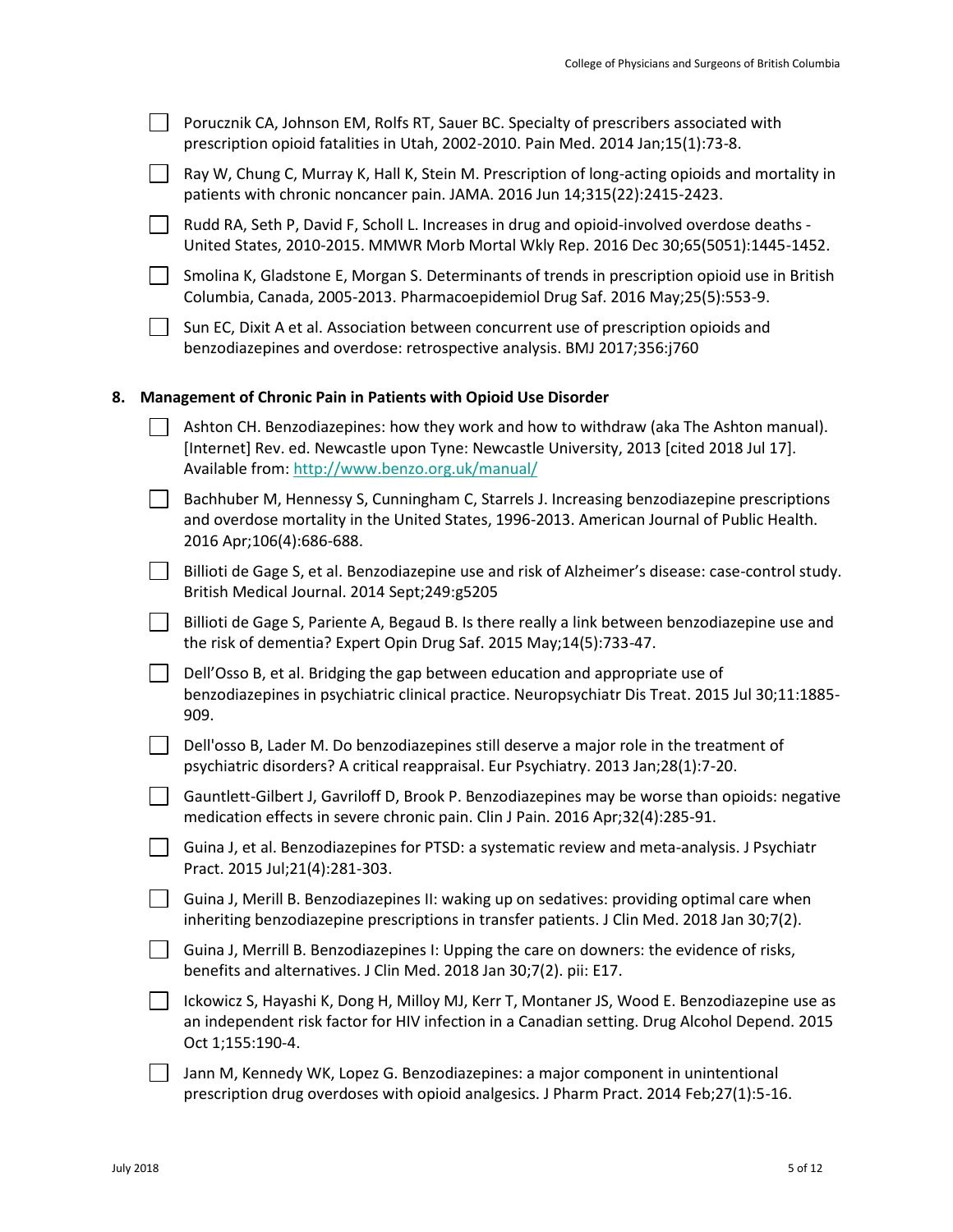|        | Kaiser Permanente. Benzodiazepine and Z-drug safety guideline [Intenet]. [Seattle]: Kaiser<br>Permanente, 2014 [cited 2018 Jul 17]. Available from:<br>https://www1.ghc.org/static/pdf/public/guidelines/benzo-zdrug.pdf                                                                          |
|--------|---------------------------------------------------------------------------------------------------------------------------------------------------------------------------------------------------------------------------------------------------------------------------------------------------|
| $\Box$ | Konopka A, Pelka-Wysiecka J, Grzywacz A, Samochowiec J. Psychosocial characteristics of<br>benzodiazepine addicts compared to not addicted benzodiazepine users. Prog<br>Neuropsychopharmacol Biol Psychiatry. 2013 Jan 10;40:229-35.                                                             |
| LТ     | Lader M, Kyriacou A. Withdrawing benzodiazepines in patients with anxiety disorders. Curr<br>Psych Rep. 2016 Jan;18(1):8.                                                                                                                                                                         |
| $\Box$ | Lader M. Benzodiazepine harm: how can it be reduced? Br J Clin Pharmacol. 2014<br>Feb;77(2):295-301.                                                                                                                                                                                              |
| $\Box$ | Lin L, Bohnert A, et al. Pain acceptance and opiate use disorders in addiction treatment<br>patients with chronic pain. Drug and Alcohol Dep. 2015. 157:136-142                                                                                                                                   |
|        | Markota M, Rummans TA, Bostwick JM, Lapid MI. Benzodiazepine use in older adults: dangers,<br>management, and alternative therapies. Mayo Clin Proc. 2016 Nov;91(11):1632-1639.                                                                                                                   |
| LΙ     | Morgan S, Weymann D. Patterns, predictors and persistence of chronic sedative use: a<br>population-based observational study of older adults in British Columbia, Canada. Eur J Clin<br>Pharmacol. 2017. 73:1001-1008.                                                                            |
|        | Nielsen S, Lintzeris N, Bruno R, Campbell G, Larance B, Hall W, Hoban B, Cohen ML,<br>Degenhardt L. Benzodiazepine use among chronic pain patients prescribed opioids:<br>associations with pain, physical and mental health, and health service utilization. Pain Med.<br>2015 Feb;16(2):356-66. |
|        | Parker GB, Graham RK. Determinants of treatment-resistant depression: the salience of<br>benzodiazepines. J Nerv Ment Dis. 2015 Sep;203(9):659-63.                                                                                                                                                |
| LΙ     | Paulozzi LJ, Zhou C, Jones CM, Xu L, Florence CS. Changes in the medical management of<br>patients on opioid analgesics following a diagnosis of substance abuse. Pharmacoepidemiol<br>Drug Saf. 2016 May; 25(5): 545-52.                                                                         |
|        | Pohl M, Smith L. Chronic pain and addiction: challenging co-occurring disorders. J Psychoactive<br>Drugs. 2012 Apr-Jun; 44(2):119-24.                                                                                                                                                             |
| $\Box$ | Rochon PA, Vozoris N, Gill SS. The harms of benzodiazepines for patients with dementia. CMAJ<br>2017 April 10;189:E517-8.                                                                                                                                                                         |
|        | Savage SR. What to do when pain and addiction coexist. J Fam Pract (supplement). 2013 Jun;<br>62(6):S10-16                                                                                                                                                                                        |
|        | Tannenbaum C. Inappropriate benzodiazepine use in elderly patients and its reduction. J<br>Psychiatry Neurosci. 2015 May;40(3):E27-8.                                                                                                                                                             |
|        | Wachholtz A, Foster S, Cheatle M. Psychophysiology of pain and opioid use: implications for<br>managing pain in patients with an opioid use disorder. Drug Alcohol Depend. 2015 Jan<br>$1;146:1-6.$                                                                                               |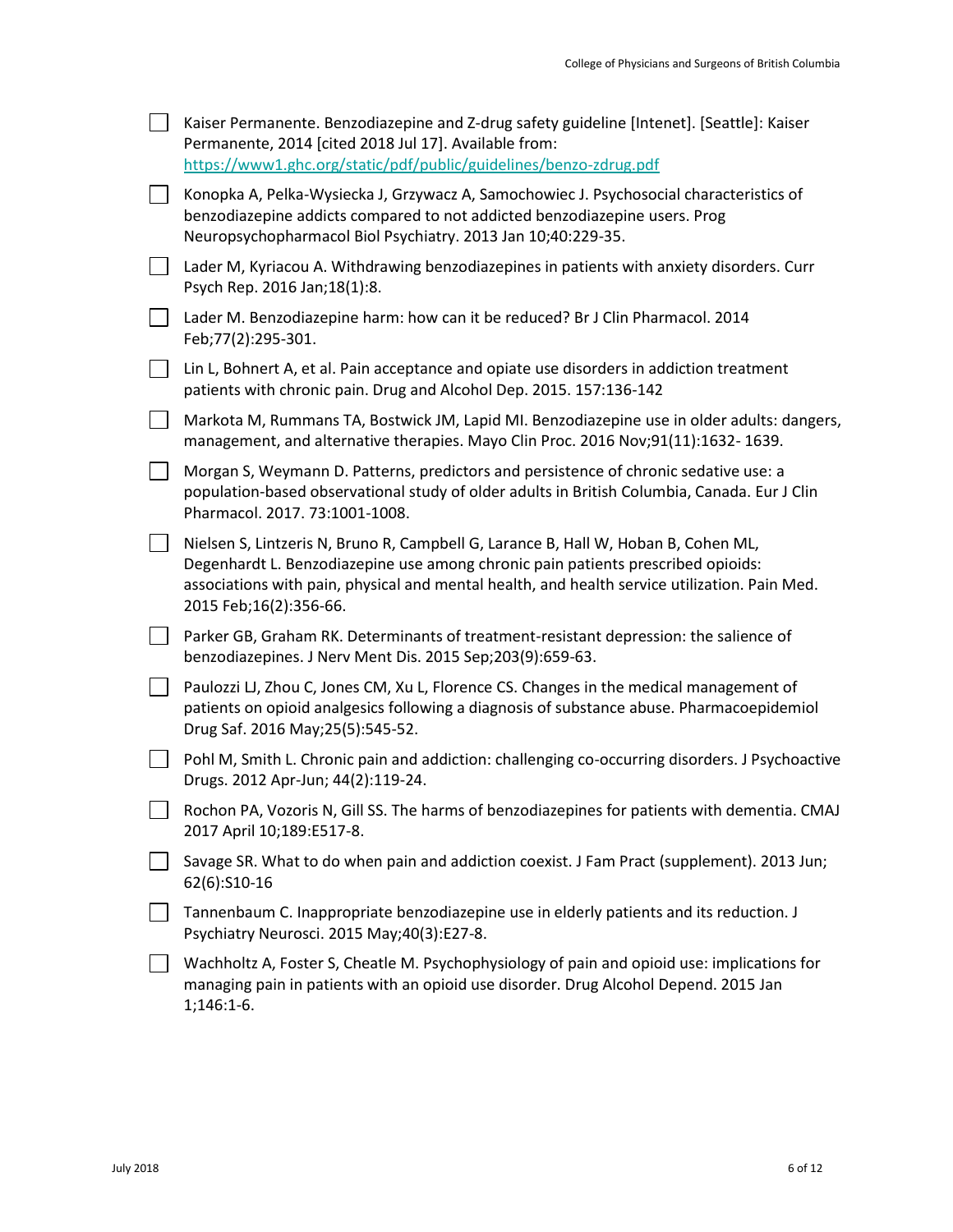| 9. | <b>Stimulants</b> |  |
|----|-------------------|--|
|----|-------------------|--|

|           | Arria AM, et al. Dispelling the myth of "smart drugs": Cannabis and alcohol use problems<br>predict nonmedical use of prescription stimulants for studying. Addict Behav. 2013<br>March;38(3):1643-1650.                                                                     |
|-----------|------------------------------------------------------------------------------------------------------------------------------------------------------------------------------------------------------------------------------------------------------------------------------|
|           | Clemow DB, Walker DJ. The potential for misuse and abuse of medications in ADHD: a review.<br>Postgrad Med. 2014 Sep;126(5):64-81.                                                                                                                                           |
|           | Cunill R, Castells X, Tobias A, Capella D. Efficacy, safety and variability in pharmacotherapy for<br>adults with attention deficit hyperactivity disorder: a meta-analysis and meta-regression in<br>over 9000 patients. Psychopharmacology (Berl). 2016 Jan;233(2):187-97. |
|           | Cunill R, Castells X, Tobias A, Capella D. Pharmacological treatment of attention deficit<br>hyperactivity disorder with co-morbid drug dependence. J Psychopharmacol. 2015<br>Jan; 29(1): 15 - 23.                                                                          |
|           | Harstad E, Levy S, et al. Attention-deficit/hyperactivity disorder and substance abuse.<br>Pediatrics. 2014. 134(1); e293-301.                                                                                                                                               |
|           | Humphreys KL, Eng T, Lee S. Stimulant medication and substance use outcomes: a meta-<br>analysis. JAMA Psychiatry. 2013;70(7):740-749.                                                                                                                                       |
|           | McCabe SE, Veliz P, Wilens TE, Schulenberg JE. Adolescents' prescription stimulant use and<br>adult functional outcomes: a national prospective study. J Am Acad Child Adolesc Psychiatry<br>2017;56(3):226-233.                                                             |
|           | Modesto-Lowe V, Chaplin M, Sinha S, Woodard K. Universal precautions to reduce stimulant<br>misuse in treating adult ADHD. Cleveland Clinic Journal of Medicine. 2015 Aug;82(8):506-512.                                                                                     |
|           | Perez de los Cobos J, Sinol N, et al. Pharmacological and clinical dilemmas of prescribing in co-<br>morbid adult attention-deficit/hyperactivity disorder and addiction. BJCP. 2012. 77(2):337-<br>356.                                                                     |
|           | Sibley MH, Rohde LA, et al. Late-Onset ADHD reconsidered with comprehensive repeated<br>assessments between ages 10 and 25. Am J Psychiatry. 2018 Feb 1;175(2):140-149.                                                                                                      |
|           | Therapeutics Initiative. Stimulants for ADHD in children: revisited [Internet]. Therapeutics<br>Letter. 2018 Jan-Feb [cited 2018 Jul 17]; 110:1-2. Available from:<br>https://www.ti.ubc.ca/wordpress/wp-content/uploads/2018/05/110.pdf                                     |
|           | Torgersen T, et al. Prevalence of comorbid substance use disorder during long-term central<br>stimulant treatment in adult ADHD. Atten Defic Hyperact Disord. 2013 Mar;5(1):59-67.                                                                                           |
| 10. Sleep |                                                                                                                                                                                                                                                                              |
|           | Bourgeois J, Elseviers MM, Van Bortel L, Petrovic M, Vander Stichele RH. One-year evolution<br>of sleep quality in older users of benzodiazepines: a longitudinal cohort study in Belgian                                                                                    |

Cheatle MD, Webster LR. Opioid therapy and sleep disorders: risks and mitigation strategies. Pain Med. 2015 Oct;16 Suppl 1:S22-6.

nursing home residents. Drugs Aging. 2014 Sep;31(9):677-82.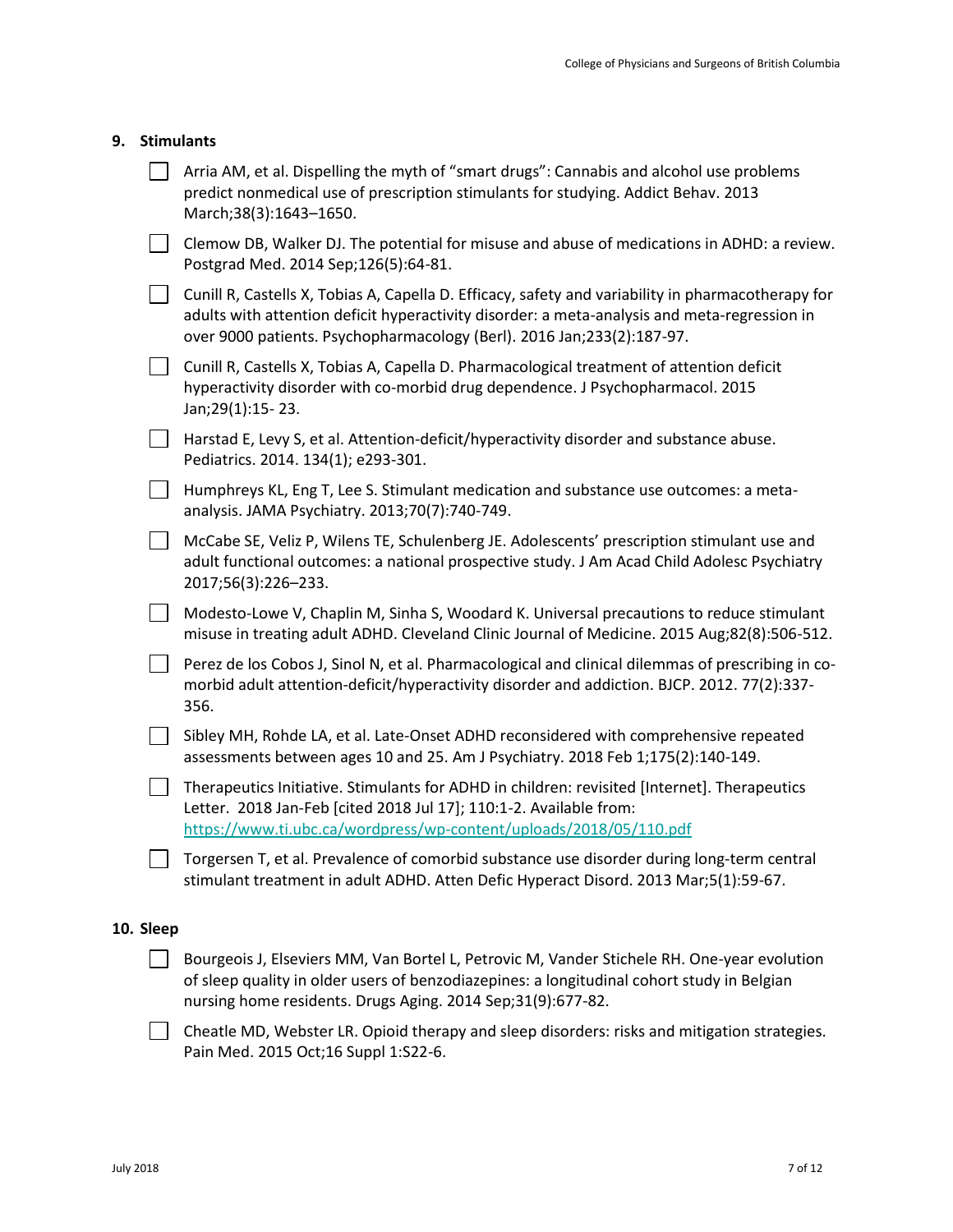| Kay-Stacey M, Attarian H. Advances in the management of chronic insomnia. BMJ. 2016 Jul |  |
|-----------------------------------------------------------------------------------------|--|
| 6;354:i2123.                                                                            |  |

Pampati S, Manchikanti L. What Is the prevalence of symptomatic obstructive sleep apnea syndrome in chronic spinal pain patients? An assessment of the correlation of OSAS with chronic opioid therapy, obesity, and smoking. Pain Physician 2016; 19:E569-E579.

□ Schroeck JL, Ford J, et al. Review of Safety and Efficacy of Sleep Medicines in Older Adults. Clin Ther. 2016. 38 (11):2340-2372.

Van Ryswyk E, Antic N. Opioids and sleep-disordered breathing. Chest. 2016. 150 (4): 934-944.

## **11. Methadone for Pain**

College of Physicians and Surgeons of British Columbia. Methadone for analgesia guidelines [Internet]. Vancouver: College of Physicians and Surgeons of British Columbia; 2016 [revised 2018 Jun 4; cited 2018 Jul 17]. Available from: [https://www.cpsbc.ca/files/pdf/DP-](https://www.cpsbc.ca/files/pdf/DP-Methadone-for-Analgesia-Guidelines.pdf)[Methadone-for-Analgesia-Guidelines.pdf](https://www.cpsbc.ca/files/pdf/DP-Methadone-for-Analgesia-Guidelines.pdf)

## **12. Opioid-induced Pain**

Daitch D, Daitch J, et al. Conversion from high-dose full-opioid agonists to sublingual buprenorphine reduces pain scores and improves quality of life for chronic pain patients. Pain Med. 2014 Dec;15(12):2087-94.

 $\Box$  Hayes CJ, Painter JT. A comprehensive clinical review of opioid-induced allodynia: Discussion of the current evidence and clinical implications. Jnl Op Mgmt. 2017. 13 (2):95-103.

Johnson J, et al. Medication-overuse headache and opioid-induced hyperalgesia: a review of mechanisms, a neuroimmune hypothesis and a novel approach to treatment. Cephalalgia. 2012; 33(1):52-64.

Lee M, Silverman SM, Hansen H, Patel VB, Manchikanti L. A comprehensive review of opioidinduced hyperalgesia. Pain Physician. 2011 Mar-Apr;14(2):145-61.

Yi P, Pryzbylkowski P. Opioid induced hyperalgesia. Pain Med. 2015. 16:S32-36.

#### **13. Fibromyalgia**

- Cunningham JL, Evans MM et al. Opioid tapering in fibromyalgia patients: experience from an interdisciplinary pain rehabilitation program. Pain Med. 2016 Sep;17(9):1676-85.
- Fitzcharles MA, Ste-Marie PA, Pereira JX; Canadian Fibromyalgia Guidelines Committee. Fibromyalgia: evolving concepts over the past 2 decades. CMAJ. 2013 Sep 17;185(13):E645-51.

## **14. Chronic Back Pain**

Ballantyne JC. Avoiding Opioid analgesics for treatment of chronic low back pain. JAMA. 2016; 315(22):2459-60.

Deyo RA, Von Korff M, Duhrkoop D. Opioids for low back pain. BMJ. 2015;350:g6380.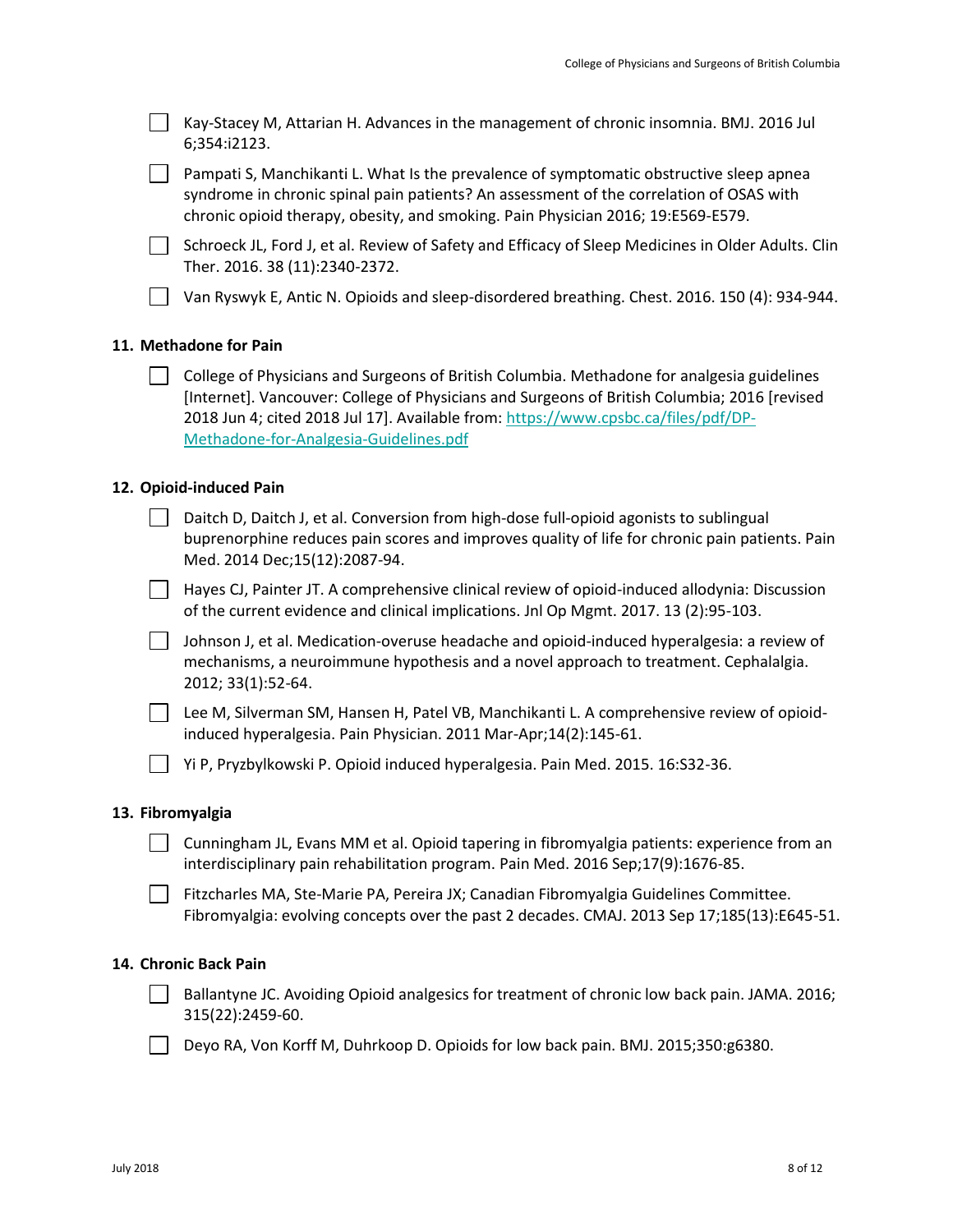|  | Friedman BW, Dym AA, Davitt M, Holden L, Solorzano C, Esses D, Bijur PE, Gallagher EJ.<br>Naproxen with cyclobenzaprine, oxycodone/acetaminophen, or placebo for treating acute low<br>back pain: a randomized clinical trial. JAMA. 2015;314(15):1572-80. |
|--|------------------------------------------------------------------------------------------------------------------------------------------------------------------------------------------------------------------------------------------------------------|
|  | Krebs EE, Gravely A, et al. Effect of opioid vs nonopioid medications on pain-related function<br>in patients with chronic back pain or hip or knee osteoarthritis pain: the SPACE randomized<br>clinical trial. JAMA. 2018 Mar 6;319(9):872-882.          |
|  | Saper RB, Lemaster C, Delitto A et al. Yoga, physical therapy, or education for chronic low back<br>pain: a randomized noninferiority trial. Ann Intern Med. 2017 Jul 18;167(2):85-94.                                                                     |
|  | Shaheed CA, Maher CG, Williams KA, Day R, McLachlan AJ. Efficacy, tolerability, and dose-<br>dependent effects of opioid analgesics for low back pain: a systematic review and meta-<br>analysis. JAMA Intern Med. 2016;176(7):958-968.                    |
|  | Shanthanna H, Gilron I, et al. Benefits and safety of gabapentinoids in chronic low back pain: a<br>systematic review and meta-analysis of randomized controlled trials. PLoS Med. 2017 Aug<br>15;14(8):e1002369.                                          |
|  | 15. Diversion, Addiction, and Abuse of Prescription Medication                                                                                                                                                                                             |
|  | Bouland DT, Fine E, Withers D, Jarvis M. Prescription medication obtainment methods and<br>misuse. J Addict Med. 2015 Jul-Aug;9(4):281-5.                                                                                                                  |
|  | Hamill-Ruth RJ, Larriviere K, McMasters MG. Addition of objective data to identify risk for<br>medication misuse and abuse: the inconsistency score. Pain Med. 2013 Dec;14(12):1900-7.                                                                     |
|  | Pylkas AM, Bart G. Prescribing controlled substances during a prescription drug epidemic.<br>Neurol Clin Pract. 2014 Apr;4(2):99-105.                                                                                                                      |
|  | Rigg KK, Kurtz SP, Surratt HL. Patterns of prescription medication diversion among drug<br>dealers. Drugs (Abingdon Engl). 2012;19(2):144-55.                                                                                                              |
|  | Saloner B, Bachhuber M, Barry CL. Physicians as a source of medications for nonmedical use:<br>comparison of opioid analgesic, stimulant, and sedative use in a national sample. Psychiatr<br>Serv. 2017 Jan 1;68(1):56-62.                                |
|  | Stogner JM, Sanders A, Miller BL. Deception for drugs: self-reported "doctor shopping" among<br>young adults. J Am Board Fam Med. 2014 Sep-Oct;27(5):583-93.                                                                                               |
|  | 16. Misuse of Prescription Psychoactive Medication and Other Substance Use Disorder                                                                                                                                                                        |
|  | Brett J, Murnion B. Management of benzodiazepine misuse and dependence. Austr Prescriber.<br>2015. 38 (5):152-155.                                                                                                                                         |
|  | Evoy KE, Morrison MD, Saklad SR. Abuse and misuse of pregabalin and gabapentin. Drugs.<br>2017 Mar; 77(4): 403-26.                                                                                                                                         |
|  | Grant BF, Chou P, Saha TD et al. Prevalence of 12-month alcohol use, high-risk drinking, and<br>DSM-IV alcohol use disorder in the United States, 2001-2002 to 2012-2013: results from the                                                                 |

National Epidemiologic Survey on Alcohol and Related Conditions. JAMA Psychiatry. 2017 Sep 1;74(9):911-923.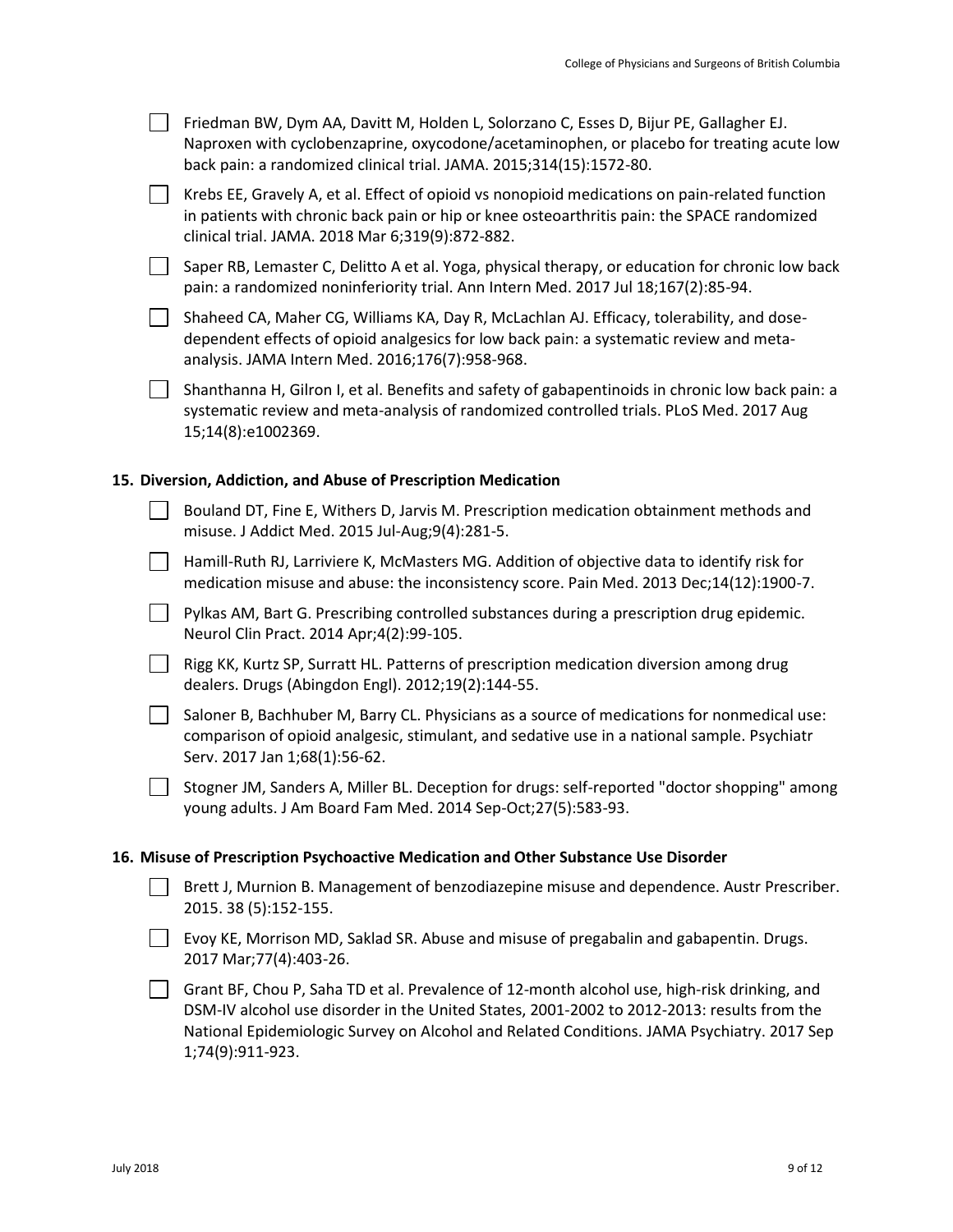| Juurlink DN, Dhalla IA. Dependence and addiction during chronic opioid therapy. J Med<br>Toxicol. 2012 Dec;8(4):393-9.                                                                                                                  |
|-----------------------------------------------------------------------------------------------------------------------------------------------------------------------------------------------------------------------------------------|
| Kelly JF, Wakeman SE, et al. Stop talking 'dirty': Clinicians, language, and quality of care for the<br>leading cause of preventable death in the United States. Am J Med. 2015 Jan;128(1):8-9.                                         |
| Konopka A, Pelka-Wysiecka J, Grzywacz A, Samochowiec J. Psychosocial characteristics of<br>benzodiazepine addicts compared to not addicted benzodiazepine users. Prog<br>Neuropsychopharmacol Biol Psychiatry. 2013 Jan 10;40:229-35.   |
| Log T, Hartz I et al. The association between smoking and subsequent repeated use of<br>prescribed opioids among adolescents and young adults-a population-based cohort study.<br>Pharmacoepidemiology and Drug Safety 2011; 20: 90-98. |
| Mersfelder TL, Nichols WH. Gabapentin: abuse, dependence, and withdrawal. Ann<br>Pharmacother. 2016 Mar;50(3):229-33.                                                                                                                   |
| Roussin A, Bouyssi A, et al. Misuse and dependence on non-prescription codeine analgesics or<br>sedative H1 antihistamines by adults: a cross-sectional investigation in France. PLoS One.<br>2013;8(10):e76499.                        |
| Schuckit MA. Treatment of opioid-used disorders. NEJM. 2016. 375:357-368.                                                                                                                                                               |
| Soyka M. Treatment of benzodiazepine dependence. NEJM. 2017. 376:1147-1157                                                                                                                                                              |
| Van Hout M, Norman I. Misuse of non-prescription codeine containing products:<br>recommendations for detection and reduction of risk in community pharmacies. Int Jnl Drug<br>Pol. 2016. 27:17-22.                                      |
| Weaver M. Prescription sedative misuse and abuse. Jale Jnl Biol Med. 2015. 88:247-256                                                                                                                                                   |
| Winslow BT, Onysko M, et al. Medications for alcohol use disorder. AAFP. 2016. 93 (6): 457-<br>465                                                                                                                                      |
| <b>Urine Drug Testing</b>                                                                                                                                                                                                               |
| Gourlay D, Caplan YH, Heit HA. Urine drug testing in primary care: dispelling the myths and<br>designing strategies. Stamford, CT: PharmaCom Group; 2002. 28 p.                                                                         |

- Heit HA, Gourlay DL. Urine drug testing in pain medicine. J Pain Symptom Manage. 2004 Mar;27(3):260-7.
- $\Box$  McDonell MG, et al. Utility of point-of-care urine drug tests in the treatment of primary care patients with drug use disorders. J Addict Med. 2016 May-Jun;10(3):196-201.
- Moeller KE, Lee KC, Kissack JC. Urine drug screening: practical guide for clinicians. Mayo Clin Proc. 2008 Jan;83(1):66-76.
- Tenore PL. Advanced urine toxicology testing. J Addict Dis. 2010 Oct;29(4):436-48.

**17.**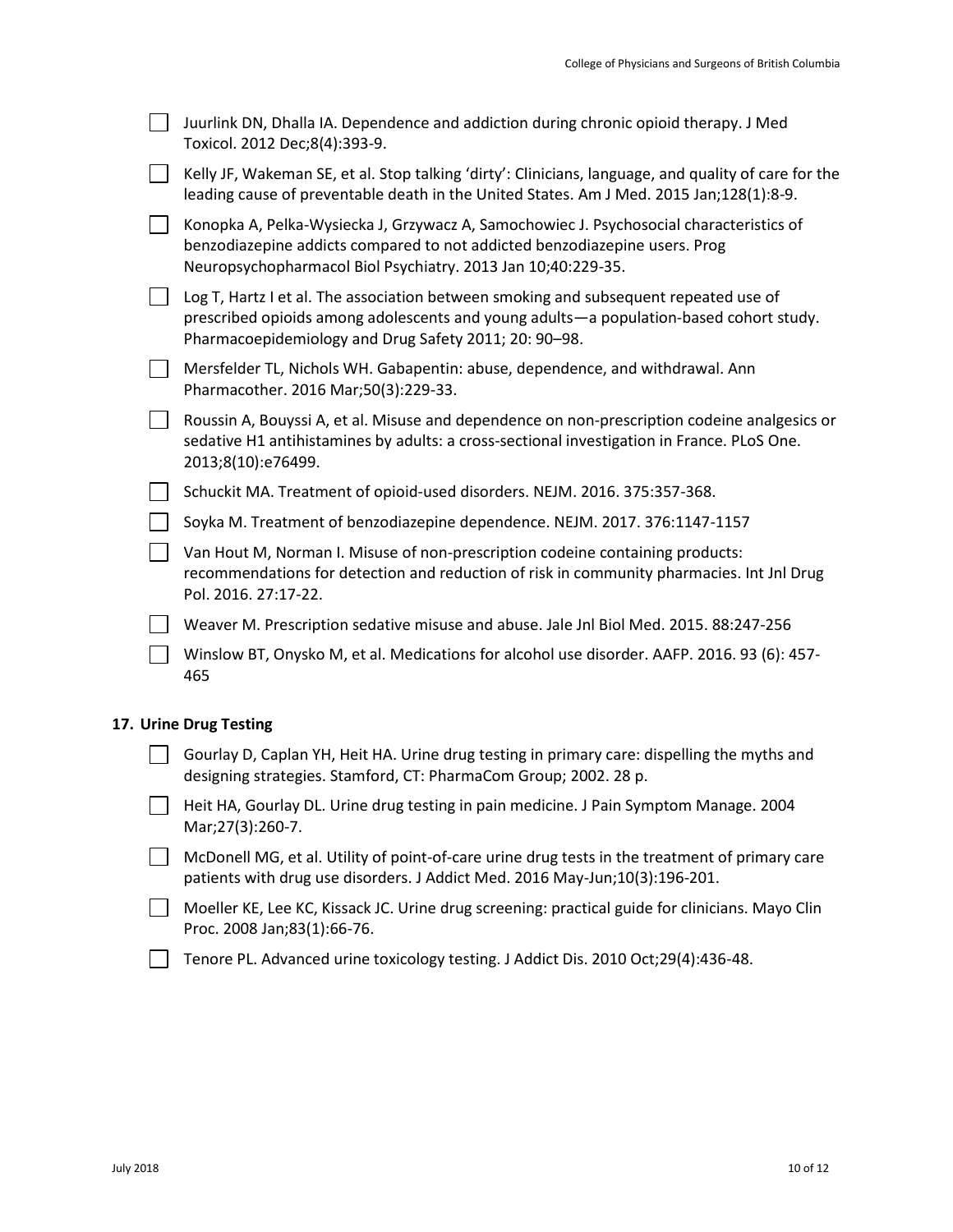#### **18. Treatment Agreements**

| College of Physicians and Surgeons of British Columbia. Sample pain treatment agreement     |
|---------------------------------------------------------------------------------------------|
| [Internet]. Vancouver: College of Physicians and Surgeons of British Columbia, 2006 [cited] |
| 2018 Jul 17]. Available from: http://www.cpsbc.ca/files/pdf/PRP-Sample-Pain-Treatment-      |
| Agreement.pdf                                                                               |

## **19. Other Medications**

| $\vert$ Chiappini S, Schifano F. A decade of gabapentinoid misuse: an analysis of the European |
|------------------------------------------------------------------------------------------------|
| Medicines Agency's 'suspected adverse drug reactions' database. CNS Drugs. 2016                |
| Jul:30(7):647-54.                                                                              |

- Goodman CW, Brett AS. Gabapentin and pregabalin for pain Is Increased prescribing a cause for concern? NEJM. 2017 Aug 3;377(5):411-413.
- Miotto K, Cho A. Trends in tramadol: pharmacology, metabolism, and misuse. Anesth Analg. 2017. 124:44-51.

Therapeutics Initiative. Benefits and harms of drugs for "neuropathic" pain [Internet]. Therapeutics Letter. 2015 Sep-Oct [cited 2018 Jul 17];96:1-2. Available from: <https://www.ti.ubc.ca/wordpress/wp-content/uploads/2016/01/96.pdf>

 $\Box$  "Weak" opioid analgesics. Codeine, dihydrocodeine and tramadol: no less risky than morphine. Prescrire Int. 2016 Feb;25(168):45-50.

### **20. Special Populations and Conditions**

| Baumbauer KM, Young EE, Starkweather AR, et al. Managing chronic pain in special         |
|------------------------------------------------------------------------------------------|
| populations with emphasis on pediatric, geriatric, and drug abuser populations. Med Clin |
| North Am. 2016 Jan;100(1):183-97.                                                        |

Finnerup NB, Attal N, Haroutounian S, et al. Pharmacotherapy for neuropathic pain in adults: a systematic review and meta-analysis. Lancet Neurol. 2015 Feb;14(2):162-73.

Jones RC, 3rd, Lawson E, Backonja M. Managing neuropathic pPain. Med Clin North Am. 2016 Jan;100(1):151-67.

Makris UE, Abrams RC, Gurland B, Reid MC. Management of persistent pain in the older patient: a clinical review. JAMA 2014 Aug 27;312(8):825-36.

Malec M, Shega JW. Pain management in the elderly. Med Clin North Am. 2015 Mar;99(2):337-50.

Reid MC, Eccleston C, Pillemer K. Management of chronic pain in older adults. BMJ. 2015;350:h532.

#### **21. Deprescribing and Tapering**

Berna C, Kulich RJ, Rathmell JP. Tapering long-term opioid therapy in chronic noncancer pain: evidence and recommendations for everyday practice. Mayo Clin Proc. 2015 Jun;90(6):828- 842.